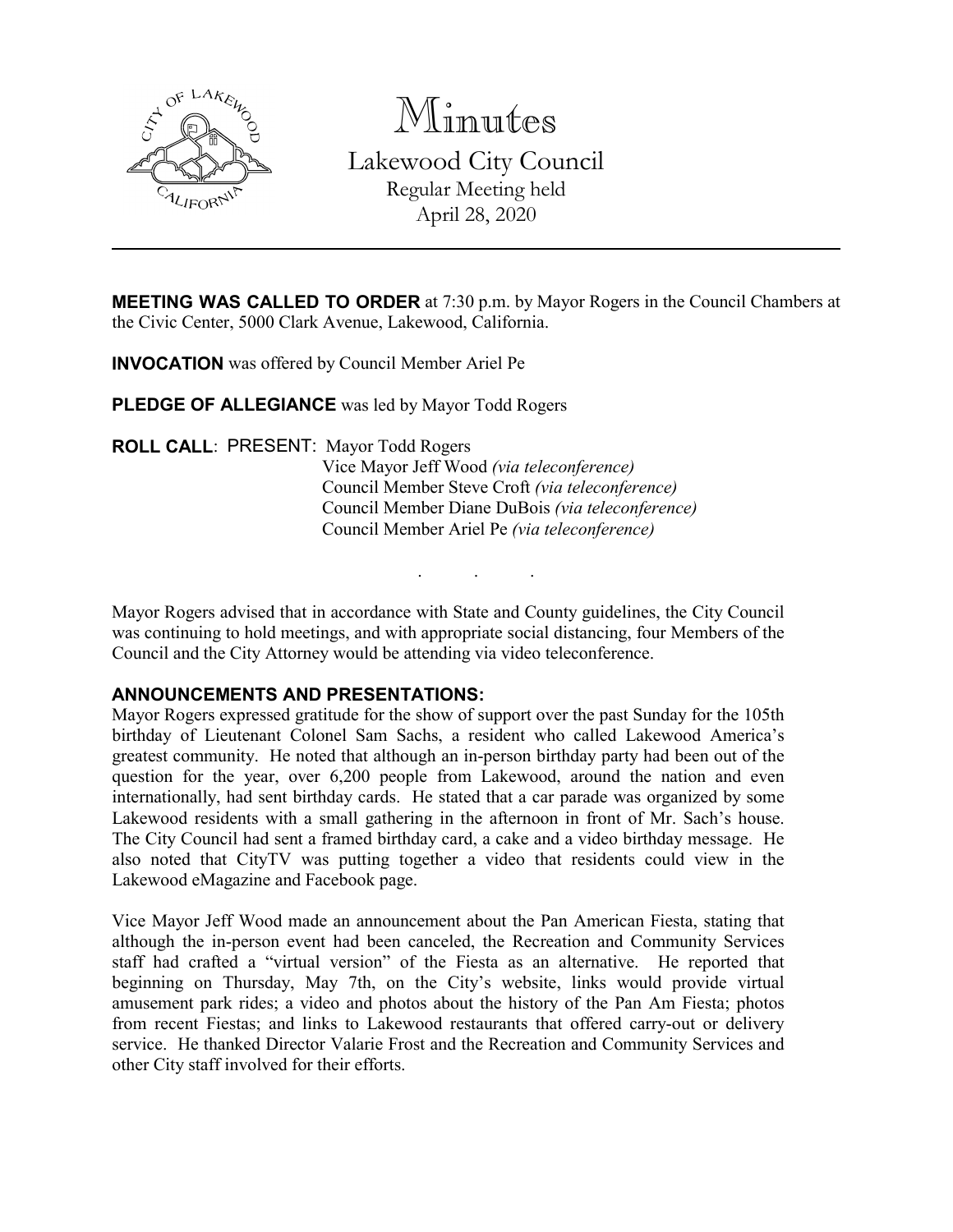# **ANNOUNCEMENTS AND PRESENTATIONS:** Continued

Council Member Croft announced that there were some families in Lakewood hurting from the impacts of the coronavirus health crisis and that Lakewood residents had a long tradition of answering the call to help their fellow residents in need. He reported that Lakewood Center, the Greater Lakewood Chamber of Commerce and the City of Lakewood had banded together to create the "Lakewood Cares" program to provide a way for Lakewood residents to assist their neighbors who may need a little extra help. The program called for the creation of "care packages" of food, grocery store gift cards and even a family game or activity to help Lakewood folks experiencing some tough times. Anyone interested in providing assistance could go online to *www.lakewoodcity.org/LakewoodCares* to make a donation via credit card, or by purchasing a grocery store gift card and mailing or dropping off at City Hall in an envelope marked, "Lakewood Cares." The care packages were scheduled for distribution at a drive-through event on Saturday, May 9th at Lakewood Center. Sign-ups for the care packages were being accepted through Monday, May 4th.

### **QUARTERLY PUBLIC SAFETY REPORT**

Mayor Rogers introduced Captain David Sprengel, Commander of the Lakewood Sheriff's Station, who would be presenting a Quarterly Public Safety Report.

Captain Sprengel reported that even with the COVID-19 pandemic, the Lakewood station was able to continue to function and deploy under normal operations to serve the community. He commended local businesses, like Costco and WalMart, for cooperatively managing business to maximize the safety of the community. He stated he was pleased to report that overall Part I crime was down almost six percent, with a slight increase in aggravated assaults, due to domestic violence. He also stated that crime at the Lakewood Center Mall was down about three percent. He commented on a specific event that had taken place outside the Mall's Round One Bowling location by noting that a suspect was in custody. He concluded by stating the Sheriff's Department would continue to address quality of life issues for the community and extended his thanks to the City Council for their ongoing support.

Members of the City Council thanked the Captain and his station personnel for their service to the residents and businesses of the City, and expressed their continuing support for their law enforcement partners.

. . .

### **ROUTINE ITEMS:**

COUNCIL MEMBER CROFT MOVED AND COUNCIL MEMBER DUBOIS SECONDED TO APPROVE ROUTINE ITEMS 1 THROUGH 4.

RI-1 Approval of Minutes of the Meeting held January 14, 2020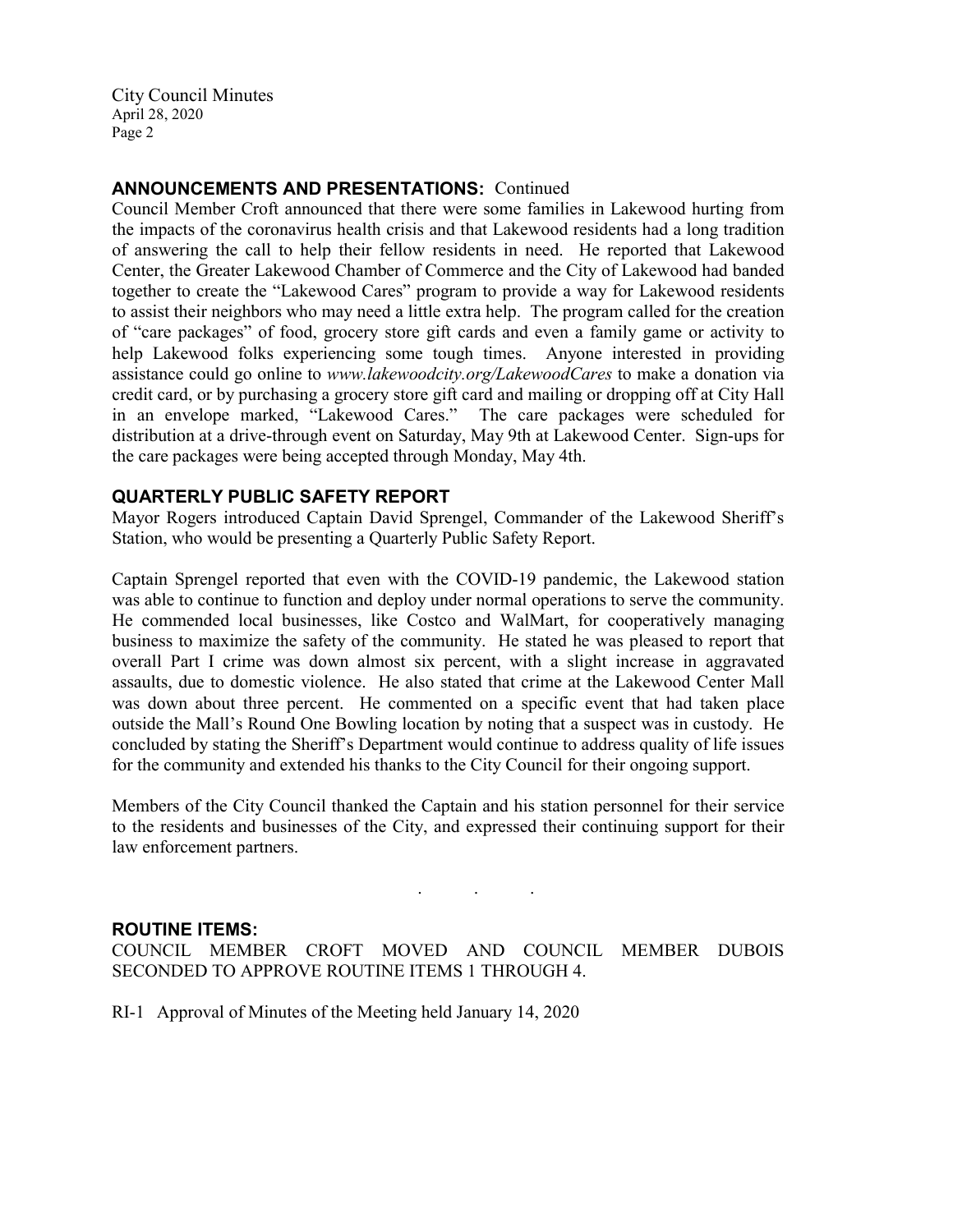#### **ROUTINE ITEMS:** Continued

RI-2 Approval of Personnel Transactions

RI-3 Approval of Registers of Demands

RI-4 Approval of Monthly Report of Investment Transactions - March 2020

UPON ROLL CALL VOTE, THE MOTION WAS APPROVED:

AYES: COUNCIL MEMBERS: Croft, DuBois, Wood, Pe and Rogers NAYS: COUNCIL MEMBERS: None

# **1.1 • COMMUNITY DEVELOPMENT BLOCK GRANT (CDBG) PROGRAM FISCAL YEAR 2020-2024 FIVE-YEAR CONSOLIDATED PLAN, ACTION PLAN AND ANALYSIS OF IMPEDIMENTS TO FAIR HOUSING CHOICE**

. . .

Abel Avalos, Director of Community Development, displayed slides and gave a report based on the memo in the agenda. He stated that as a recipient of Federal Block Grants, issued through the Department of Housing and Urban Development, the City was required to implement and bring forth certain plans. He stated that the Consolidated Plan was a five-year strategic plan which included a housing needs assessment, housing market analysis, strategic plan and action plan. The Action Plan listed the activities planned for funding as well as priority needs and local objectives for the upcoming fiscal year. He reported that the City was scheduled to receive \$492,866 in Block Grant funding and reviewed the proposed breakdown for expenditures. He stated that the final component was an update for the Analysis of Impediments to Fair Housing Choice, that would document Lakewood's continuing efforts to provide fair housing services to residents, specifically landlord-tenant type issues. He stated that a workshop on the Plans, to which the public had been invited, had been advertised and held on January 27, 2020. He noted that, to date, no public comments had been received. It was the recommendation of staff that the City Council conduct a public hearing for the proposed 2020-2024 Consolidated Plan, the FY 2020-21 Action Plan and the Analysis of Impediments to Fair Housing Choice; approve said Plans; and authorize the City Manager to direct staff to submit the approved Plans, along with the required CDBG certifications to the Department of Housing and Urban Development, no later than May 14th.

Mayor Rogers opened the public hearing at 7:56 p.m. and called for anyone in the audience wishing to address the City Council on this matter. There was no response.

COUNCIL MEMBER CROFT MOVED AND COUNCIL MEMBER DUBOIS SECONDED TO CLOSE THE PUBLIC HEARING AND APPROVE STAFF'S RECOMMENDATION. UPON ROLL CALL VOTE, THE MOTION WAS APPROVED:

AYES: COUNCIL MEMBERS: Croft, DuBois, Wood, Pe and Rogers NAYS: COUNCIL MEMBERS: None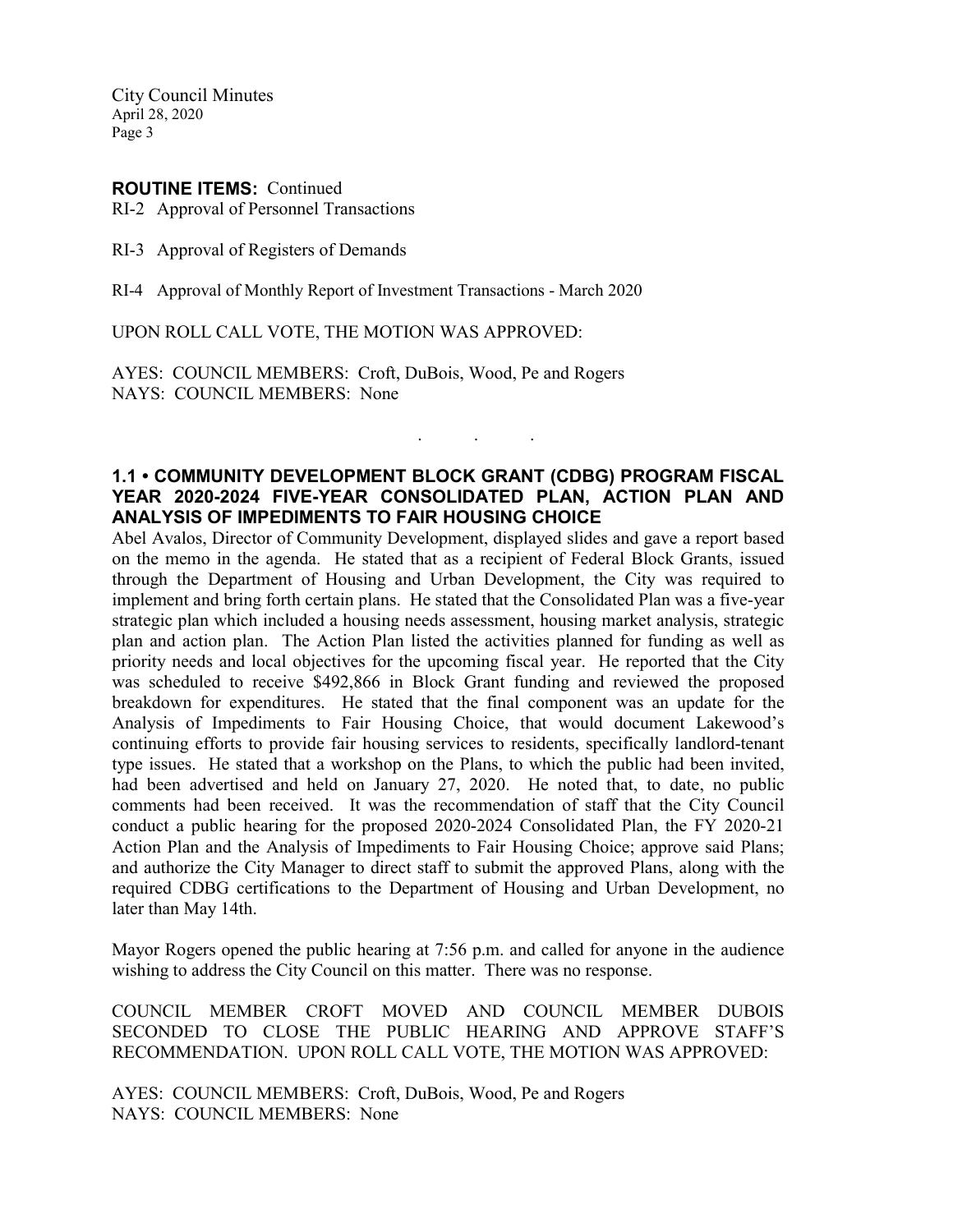# **1.2 • CORONAVIRUS AID, RELIEF AND ECONOMIC RECOVERY ACT (CARES ACT) COMMUNITY DEVELOPMENT BLOCK GRANT ACTION PLAN FISCAL YEAR 2019-2020 SUBSTANTIAL AMENDMENT (CDBG-CV) AND AMENDED CITIZEN PARTICIPATION PLAN**

The Community Development Director made a presentation based on the memo in the agenda and stated that the Department of Housing and Community Development had announced that funds would be available through the CARES Act to assist communities to prepare, prevent and respond to the coronavirus outbreak. He reported that Lakewood would receive an allocation of \$289,937, which could be used to reimburse virus-related costs. He reviewed the proposed activities for funding, including an additional allocation to Lakewood's social services providers. He stated that in order to receive the funding, the City needed to amend its Action Plan for the current fiscal year. It was the recommendation of staff that the City Council conduct a public hearing on the proposed Action Plan amendment; approve the Action Plan substantial amendment; and authorize the City Manager to direct staff to submit said amendment, amended Citizen Participation Plan, and required CDBG certification to the Department of Housing and Community Development.

Mayor Rogers opened the public hearing at 8:02 p.m. and called for anyone in the audience wishing to address the City Council on this matter. There was no response.

VICE MAYOR WOOD MOVED AND COUNCIL MEMBER DUBOIS SECONDED TO CLOSE THE PUBLIC HEARING AND APPROVE STAFF'S RECOMMENDATION. UPON ROLL CALL VOTE, THE MOTION WAS APPROVED:

. . .

AYES: COUNCIL MEMBERS: Croft, DuBois, Wood, Pe and Rogers NAYS: COUNCIL MEMBERS: None

**2.1 • APPOINTMENTS TO CITY COMMISSIONS**

Mayor Rogers called for appointments to the City's commissions.

COMMUNITY SAFETY COMMISSION

Ben Maleki by Council Member Croft Linda Quarto by Council Member DuBois Lourdes Baez by Vice Mayor Wood Erin Stibal by Council Member Pe Bill Baca by Mayor Rogers

PLANNING AND ENVIRONMENT COMMISSION

Jan McKinnon by Council Member Croft Linda Manis by Council Member DuBois Peter Samaniego by Vice Mayor Wood Joe Ung by Council Member Pe Vicki Stuckey by Mayor Rogers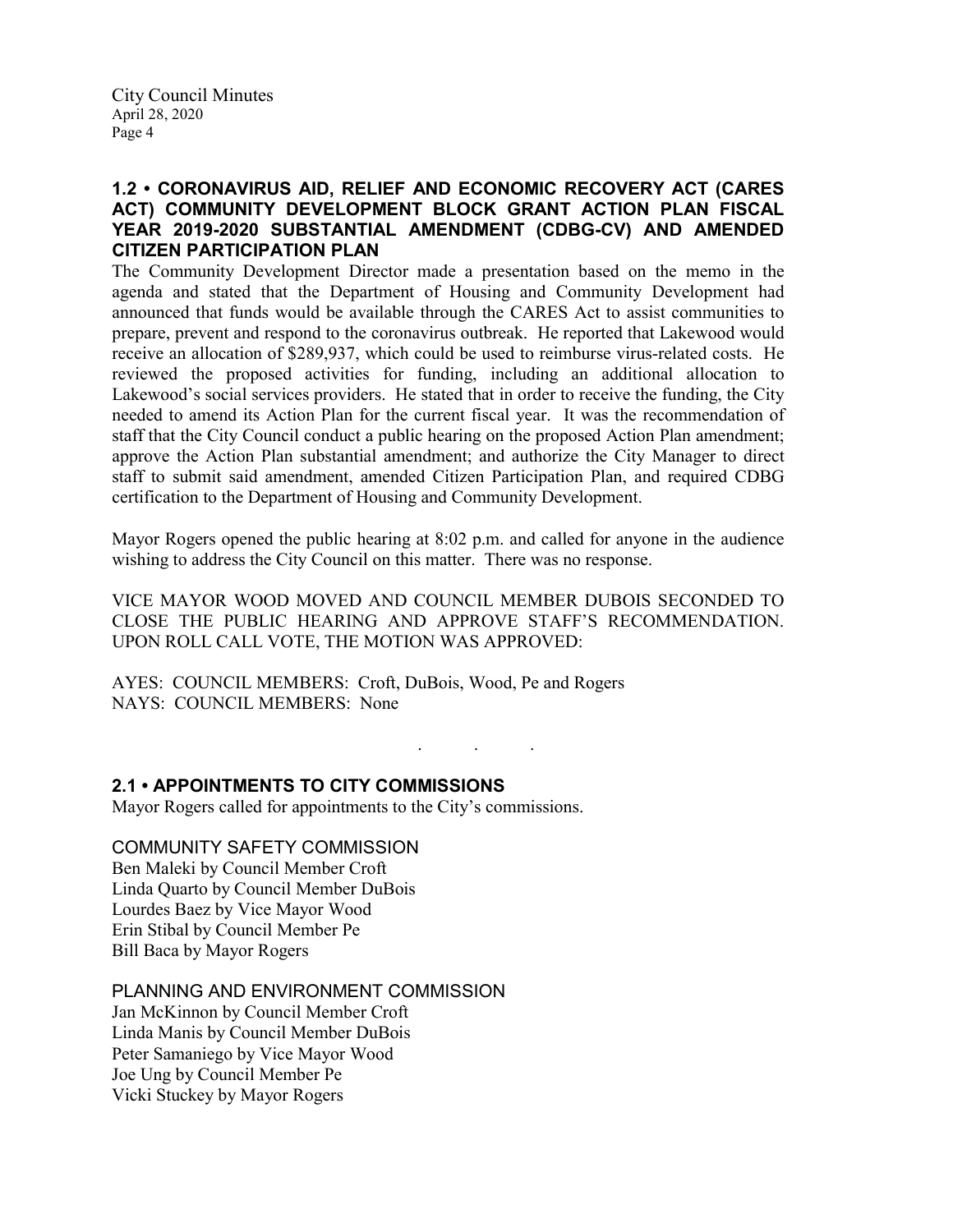# **2.1 • APPOINTMENTS TO CITY COMMISSIONS** - Continued

RECREATION AND COMMUNITY SERVICES COMMISSION Winnie Heiss by Council Member Croft Kirk Real by Council Member DuBois David Allen by Vice Mayor Wood Stacey Valdez by Council Member Pe Ted Spaseff by Mayor Rogers

RESOLUTION NO. 2020-13; A RESOLUTION OF THE CITY COUNCIL OF THE CITY OF LAKEWOOD APPOINTING MEMBERS OF THE VARIOUS COMMISSIONS OF THE CITY OF LAKEWOOD

COUNCIL MEMBER DUBOIS MOVED AND COUNCIL MEMBER CROFT SECONDED TO ADOPT RESOLUTION NO. 2020-13. UPON ROLL CALL VOTE, THE MOTION WAS APPROVED:

AYES: COUNCIL MEMBERS: Croft, DuBois, Wood, Pe and Rogers NAYS: COUNCIL MEMBERS: None

**3.1 • APPOINTMENTS TO GOVERNMENTAL ASSOCIATIONS, ORGANIZATIONS & COMMITTEES**

. . .

Mayor Rogers presented the list of appointments to governmental associations, organizations and committees.

### ORGANIZATIONAL APPOINTMENTS

| California Contract Cities<br>Association             | Wood - Representative   | Pe - Alternate    |
|-------------------------------------------------------|-------------------------|-------------------|
| California Joint Powers<br><b>Insurance Authority</b> | Wood - Representative   | Croft - Alternate |
| So. Calif. Association of Governments (SCAG)          |                         |                   |
| General Assembly                                      | DuBois - Representative | Pe - Alternate    |
| Gateway Cities COG Board                              | DuBois - Representative | Pe - Alternate    |
| Greater Los Angeles County                            |                         |                   |
| <b>Vector Control District</b>                        | Croft - Representative  |                   |
| Job Training Partnership Act<br><b>SELACO WIB</b>     | Wood - Policy Board     |                   |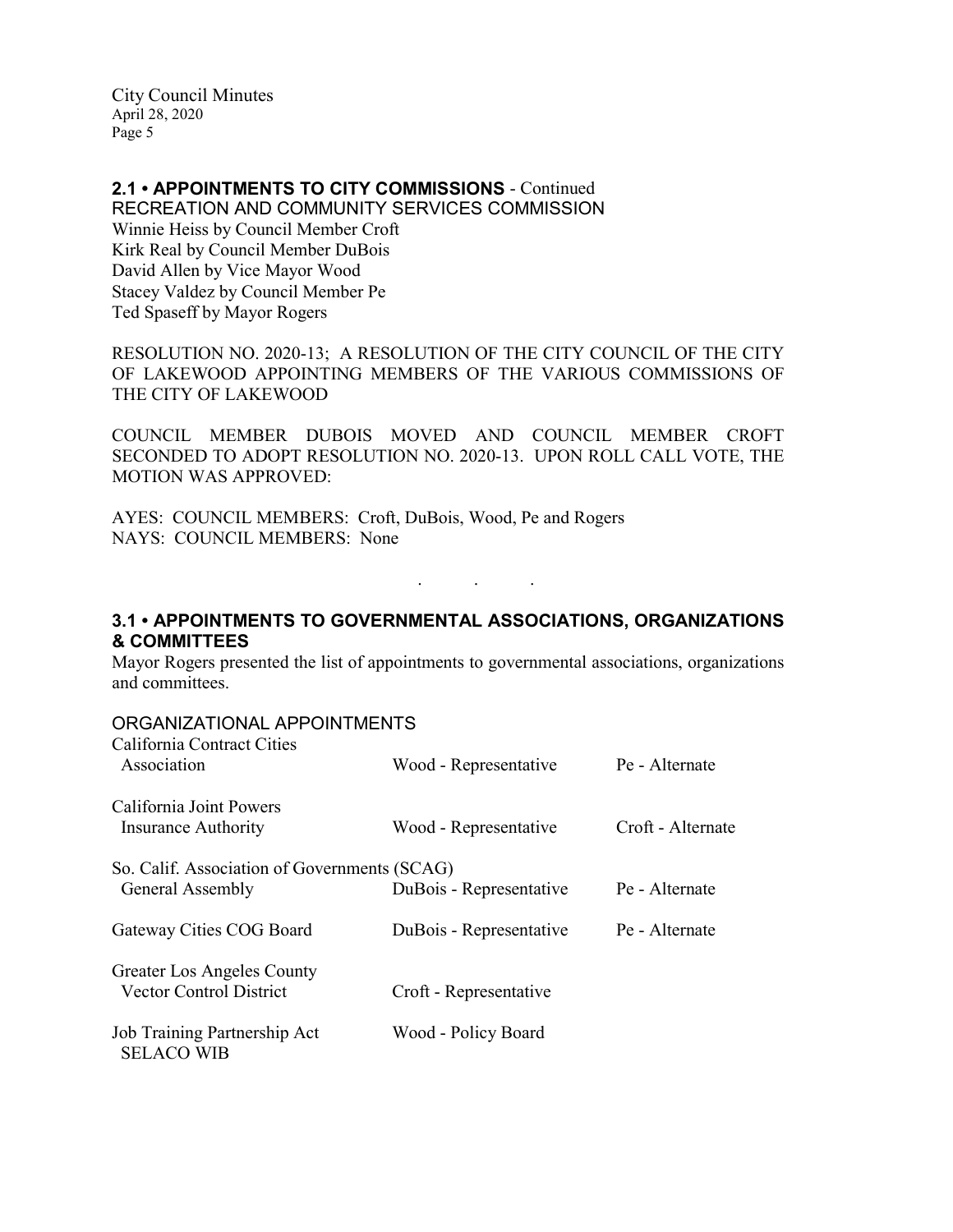### **3.1 • APPOINTMENTS TO GOVERNMENTAL ASSOCIATIONS, ORGANIZATIONS & COMMITTEES** - Continued

| League of California Cities                                      |                         |                    |
|------------------------------------------------------------------|-------------------------|--------------------|
| L.A. County Division                                             | Pe - Representative     | DuBois - Alternate |
| <b>City Selection Committee</b>                                  | Croft - Representative  | DuBois - Alternate |
| Annual League Conference                                         | DuBois - Representative | Croft - Alternate  |
| L.A. County Sanitation<br>District #3 $&$ #19                    | Rogers - Representative | Wood - Alternate   |
| Southeast Water Coalition                                        | Rogers - Representative | Croft - Alternate  |
| <b>STANDING COMMITTEES</b><br><b>Intergovernmental Relations</b> | Rogers - Chair          | Wood - Member      |
| Lakewood Schools                                                 | Wood - Chair            | Rogers - Member    |
| <b>Environmental Management</b>                                  | Pe - Chair              | DuBois - Member    |
| <b>Public Safety</b>                                             | Rogers - Chair          | Wood - Member      |
| Park Development                                                 | DuBois - Chair          | Wood - Member      |
| <b>Water Resources</b>                                           | Croft - Chair           | $Pe - Member$      |
| <b>Community Promotion</b>                                       | DuBois - Chair          | Pe - Member        |
| Economic Development                                             | $Rogers - Chair$        | Croft - Member     |
| Hall of Fame - Board of Electors                                 | Wood - Chair            |                    |
| Audit                                                            | Croft - Chair           | Pe - Member        |
| Capital Improvement Plan                                         | Wood - Chair            | Croft - Member     |

VICE MAYOR WOOD MOVED AND COUNCIL MEMBER DUBOIS SECONDED TO APPROVE THE ORGANIZATIONAL APPOINTMENTS AS PRESENTED. UPON ROLL CALL VOTE, THE MOTION WAS APPROVED:

AYES: COUNCIL MEMBERS: Croft, DuBois, Wood, Pe and Rogers NAYS: COUNCIL MEMBERS: None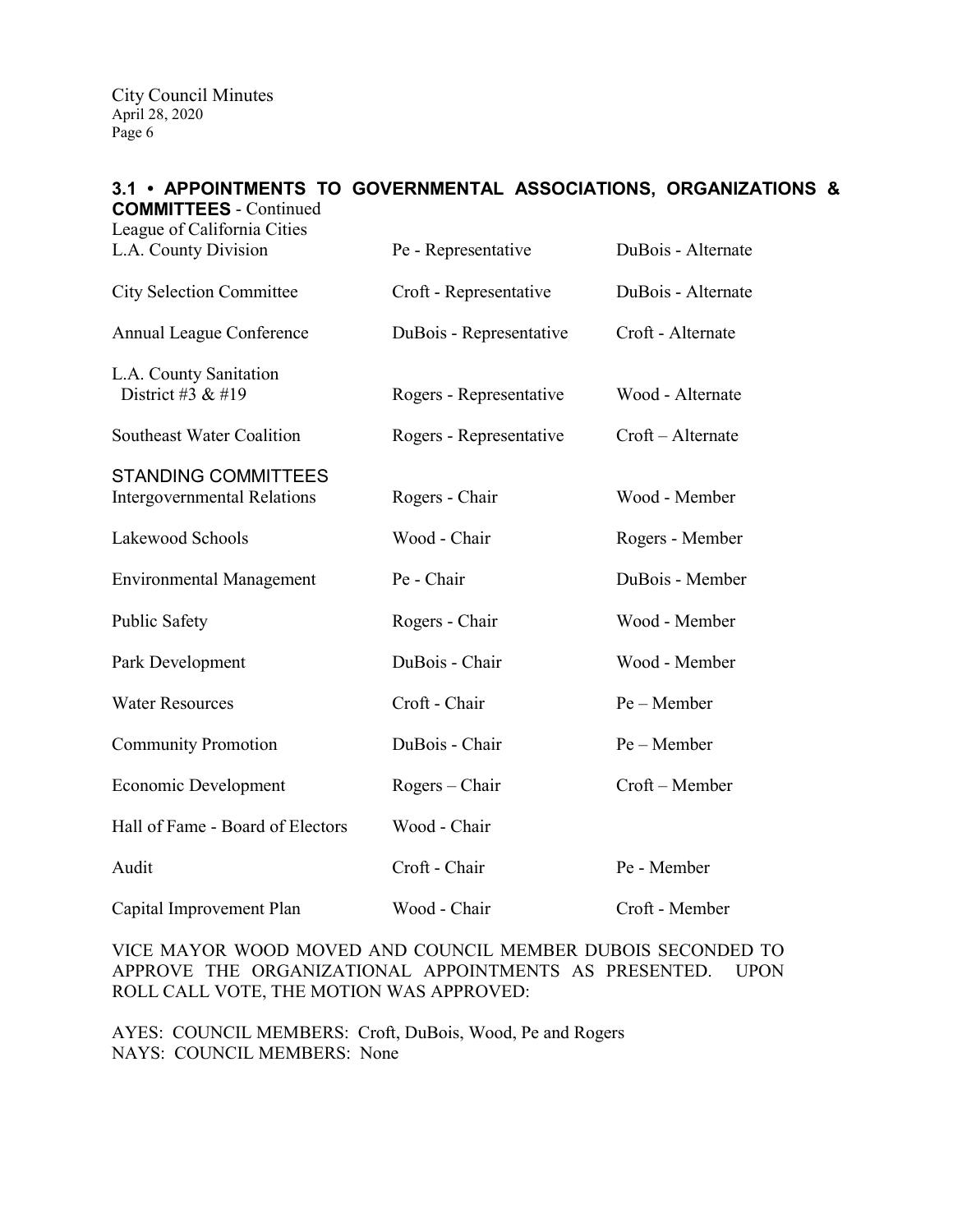# **3.2 • QUARTERLY BUDGET REPORT OF MAJOR FUNDS AS OF 3/31/2020 3.3 • QUARTERLY SCHEDULE OF INVESTMENTS - MARCH 31, 2020**

Director of Finance and Administrative Services Jose Gomez, displayed slides and made a presentation based on the memos in the agenda. He stated that since both of these items were intended to track the quarterly progress of the operational budgets and investments, he would present them together. He advised that economists were calling the current financial climate a "services section recession," largely stemming from social distancing directives. He noted that while impacts were being felt worldwide, they varied significantly from city to city. He stated that expenditures were very much in line through the quarter which ended March 31st, and actually was a little bit lower than expected, although there had been additional expenditures for additional Sheriff's patrolling, care packages for seniors, and personal protective equipment for City employees. He reported that revenues had been slightly ahead until the Stay At Home orders had shut everything down, and that the impacts had been quickly felt, especially in the area of sales tax, one of the largest revenue sources for the City budget. Additionally, gas tax had declined with both the reduced price of gasoline and the lower volume of sales. Revenue typically generated through fees and permits, such as building permits, plan check fees and facility rentals had also dropped. He noted that Lakewood had not been affected like some other cities who had lost revenue from the tourist industry, large event venues or hotel stays. He stated that the largest single factor in the relative stability of the City's budget was the measured approach taken by current and past City Councils to operate with a balanced budget and established reserves. He also noted that the passage of Measure L on the March ballot would provide stabilization. He advised that the City currently held over \$20 million in reserves, set aside for emergencies or uncertain economic situations. He reviewed the City's conservative, high quality investment portfolio with its emphasis on safety, liquidity and yield. He stated that with conditions changing so quickly, sometimes daily, staff was in constant communication with financial advisors to continually monitor the status of both the City budget and the investment portfolio. He concluded by stating that as a result of past prudent management, Lakewood was better positioned than most other cities to weather the financial challenges. It was the recommendation of staff that the City Council receive and file the Quarterly Budget Report and Quarterly Schedule of Investments as presented.

Responding to a question from Council Member Croft, Mr. Gomez stated that staff was continuing to track all extraordinary costs related to the COVID-19 response in preparation for any opportunity for reimbursement.

Council Member Croft expressed his thanks to current and prior City Councils for maintaining a conservative fiscal management policy and building reserve funds for a rainy day, like a coronavirus storm.

Vice Mayor Wood agreed and noted that fiscal responsibility and vigilance was something the residents of Lakewood had come to expect and that this preparation would allow City services to continue. He thanked Director Gomez and his staff for their hard work.